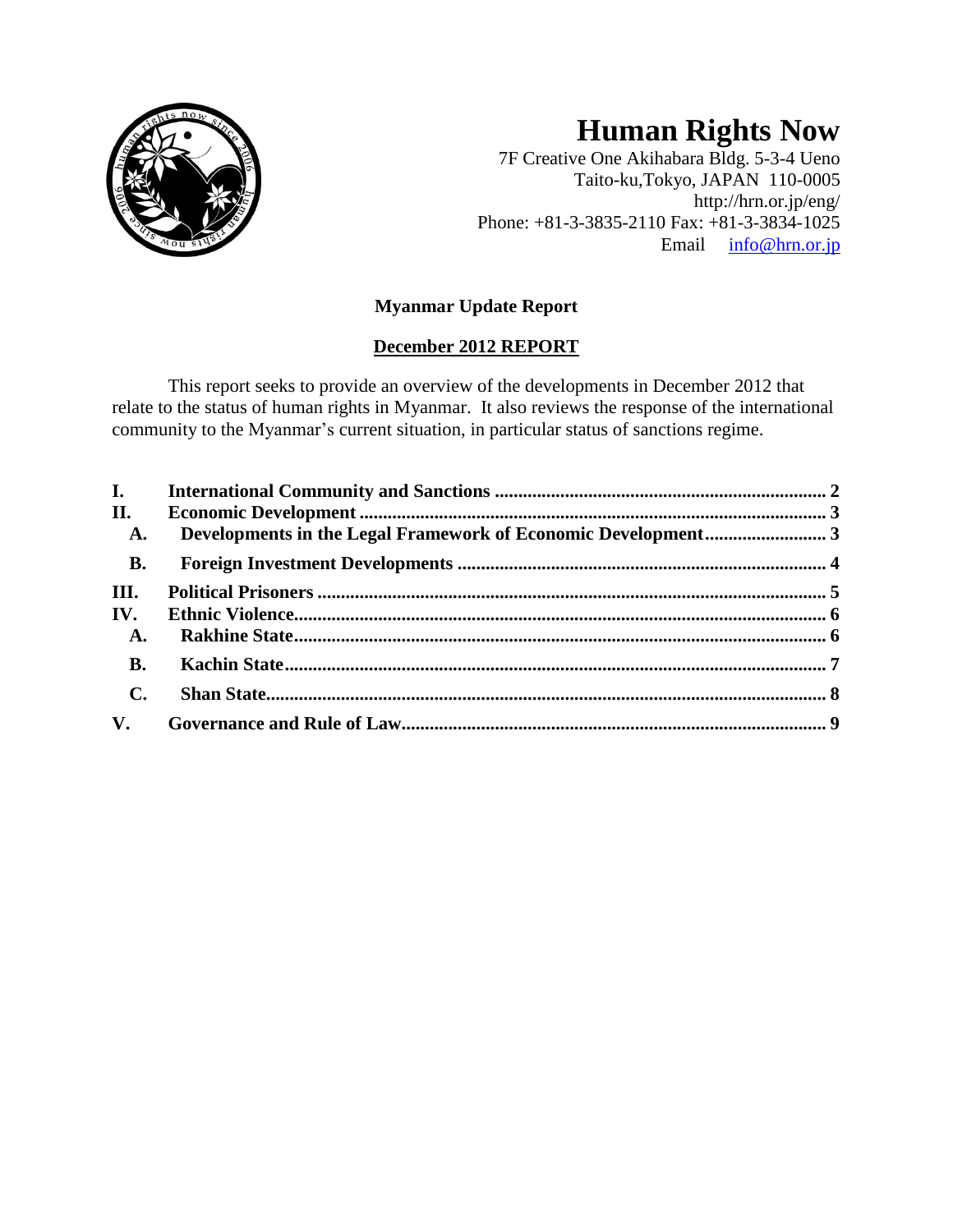#### <span id="page-1-0"></span>**I. International Community and Sanctions**

A major "easing" or suspension of U.S. and international sanctions against Myanmar occurred in 2012. But this does not mean that such sanctions have been eliminated. See, e.g., reports of November, September.

Perhaps the most notable event in December in the thawing of international relations with Myanmar was a visit of Japan's Deputy Prime Minister & Finance Minister, Taro Aso, to Myanmar for talks with President Thein Sein, coinciding with the announcement of a major Japanese aid package to Myanmar.<sup>1</sup>

In the wake of the focused relaxation of sanctions and the passage of an IMF-precipitated foreign investment law (see below), additional foreign private financial institutions have begun moving into Myanmar. For example, ANZ, Australia's fourth largest bank, was granted approval to open a representative office there.<sup>2</sup> Standard Chartered Bank—which has a specialized focus on developing markets—is likely to follow. Of course, various Asian banks including Bank of Tokyo-Mitsubishi, Mizuho and Sumitomo Mitsui Banking Corporation—have substantially preceded ANZ and Standard Chartered in opening representative offices. The IMF sees Myanmar's financial and other reforms as bearing immediate fruit, projecting a growth rate of  $6.5\%$ . See below.<sup>3</sup>

The U.S. Department of the Treasury has also been active in 2012 in enforcing past financial sanctions against Myanmar and penalizing various banks. For example, on December 11, 2012, the Treasury's Office of Foreign Assets Control ("OFAC") reached a settlement with HSBC Group. This settlement found that "HSBC Group affiliates . . . processed transactions involving Burma [and other proscribed countries] through the United States during the review period. . . . In addition . . . several [HSBC] managers appear to have been aware that the use of these message types would result in the omission of references to U.S.-sanctioned persons or locations that would otherwise cause payments to be stopped by financial institutions in the United States."<sup>4</sup> Similarly, OFAC reached a settlement agreement of \$132 million with Standard Chartered Bank to settle the bank's potential liability for violating U.S. sanctions, including Burmese Sanctions Regulations, 31 C.F.R. part 537. See also id., regarding [http://www.treasury.gov/resource-](http://www.treasury.gov/resource-center/sanctions/CivPen/Documents/06122012_ing_agreement.pdf)

[center/sanctions/CivPen/Documents/06122012\\_ing\\_agreement.pdf](http://www.treasury.gov/resource-center/sanctions/CivPen/Documents/06122012_ing_agreement.pdf) (settlement with ING Bank regarding likely violations).<sup>5</sup>

In other international community developments, government air strikes in northern Myanmar have raised global concerns. For example, the People's Republic of China, which has a border adjacent to the bombed area, has issued a statement, as has the United States. China's Ministry of Foreign Affairs spokeswoman Hua Chunying said that three bombs landed on the Chinese side of the border during clashes between Myanmar government forces and the Kachin Independence Army on New Year's Eve. There were no casualties, but China's government has urged Myanmar to deal with the conflict through peaceful resolution. "The Chinese side has launched representations . . . with Myanmar, requiring them to take the effective and immediate measures to avoid the repetition of similar incidents," Ms. Hua said at a media briefing in Beijing.<sup>6</sup> At least one commentator has cited the bombings as evidence that the U.S. has moved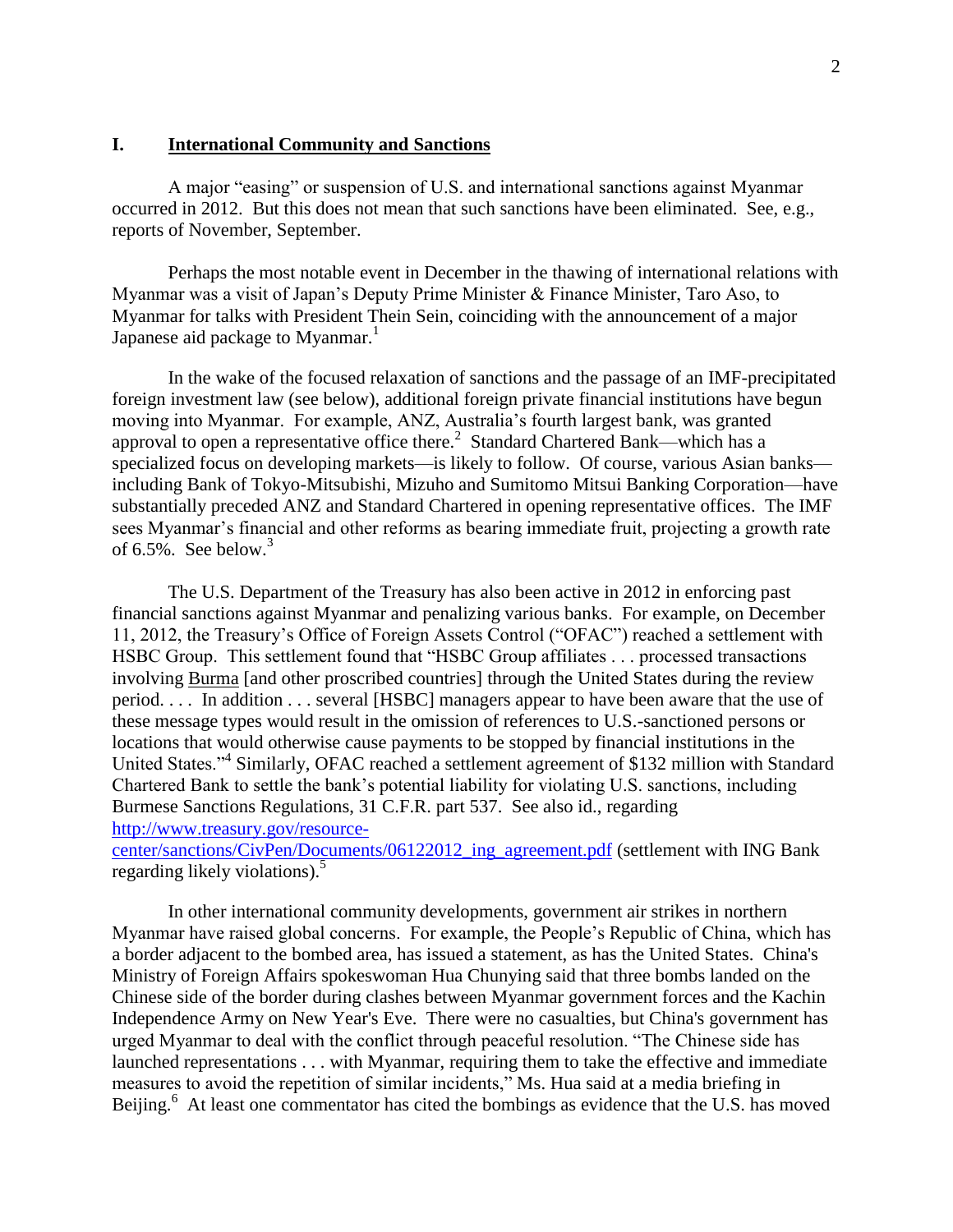too quickly in easing sanctions. See Dan Murphy, "Backward Step for Reform in Myanmar?", Christian Science Monitor, January 3, 2013 ("If all goes well, the Obama administration's overture toward Myanmar will go down as a major foreign policy achievement, and more importantly signal a brighter future for Myanmar's 48 million people. But there are challenges and pitfalls ahead, and with each concession the US and other major powers make before 2015, a potential carrot to offer for positive change is spent. . . . Holding some diplomatic and sanctions pressure in the back pocket may prove a wiser course than declaring a democracy victory in early 2013.").

# <span id="page-2-0"></span>**II. Economic Development**

In the November 2012 report we focused on three ongoing issues in Myanmar: (i) the investment reform agenda; (ii) the land reform agenda; and (iii) land seizures. There are strong links between each of these areas. For instance, investment reform and the possibility of increased foreign investment have led to concerns that the land reform agenda is being engineered to benefit foreign investors. These fears have been exacerbated in part by the fact that land seizures have allegedly taken place in order to accommodate certain existing projects owned by foreign investors as well as by politically-connected businessmen. In this report we will focus on (i) developments in the legal framework of economic development; and (ii) foreign investment developments.

# **A. Developments in the Legal Framework of Economic Development**

<span id="page-2-1"></span>The Myanmar Planning Commission—headed by President Thein Sein announced a 10-point basic framework for economic and social reforms on December 28.<sup>7</sup> The plan covers the following areas: finance and taxation, monetary policy, the relaxation of regulations on trade and investment, undertakings for private sector development, health and education, agriculture and food sufficiency, the governing system and transparency, mobile communication services and internet systems, infrastructure development and governance reform.<sup>8</sup> Unfortunately, details about the content of the framework reforms are not available at this time, although we will include further information in subsequent reports.

Myanmar's government is also in the process of passing several laws which are complementary to the Foreign Investment Law ("FIL"), discussed in detail in the November 2012 report, that will provide an important framework for the country's future economic development. For example, the Draft Telecommunications Bill covers approval of foreign investment in that sector; license categories, duration and fees; import and location of equipment; requirements relating to the use of land; approvals for tariffs; approvals for access and interconnection; sharing, cooperation and joint ventures; regulatory powers and protection of state interests; prohibitions against anti-competitive conduct; and penalties and dispute resolution.<sup>9</sup> Although not finally reviewed by Parliament, the Telecommunications Bill would be consistent with the FIL in that it would require foreign investors to obtain government approval for investments through the Myanmar Investment Commission.

Additionally, the country is drafting new mining legislation aimed both at encouraging domestic and foreign investment in the mining sector as well as protecting the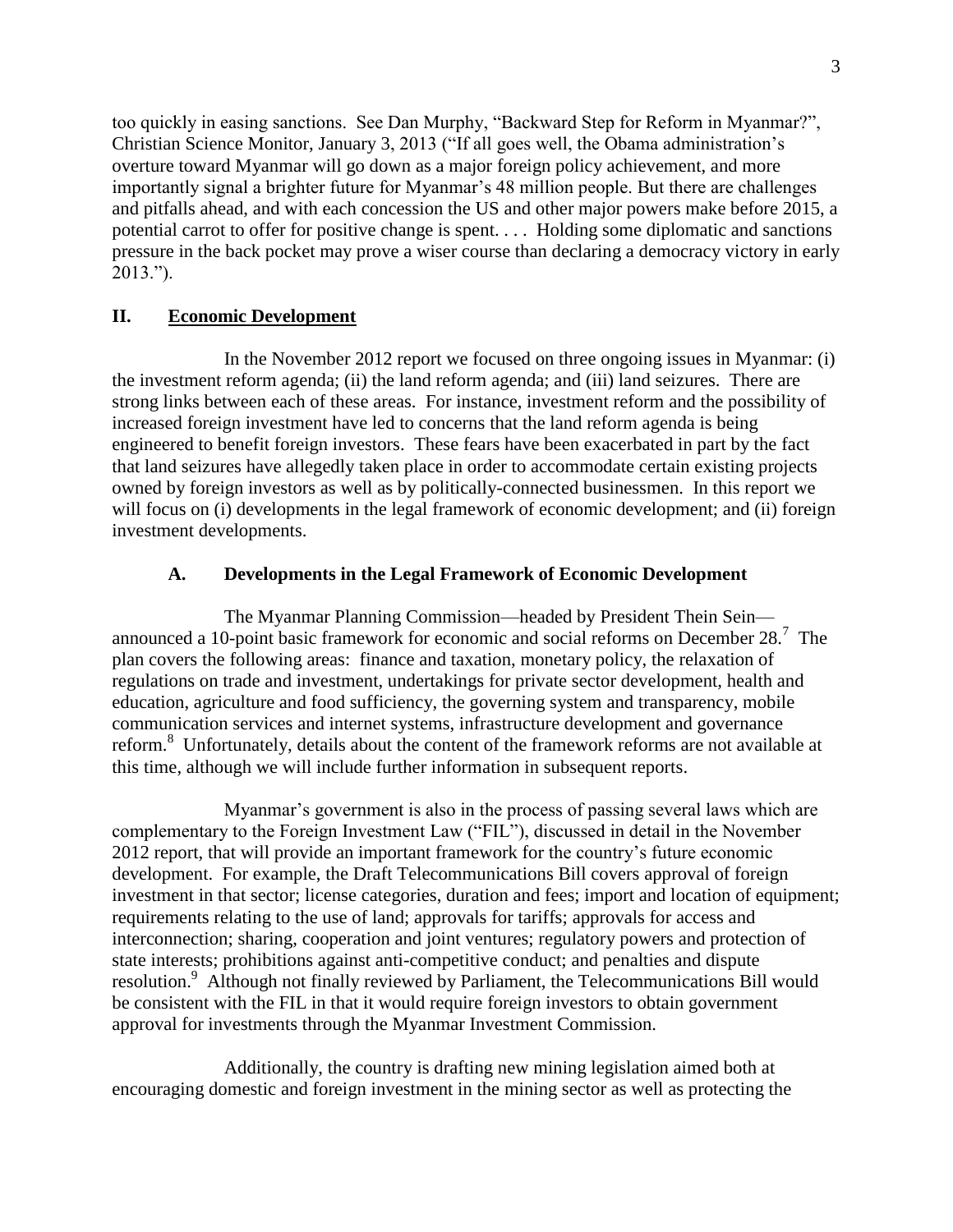environment.<sup>10</sup> While Myanmar possesses substantial deposits of copper, gold, lead, rubies and jade, the country possesses few mines producing at high capacity.<sup>11</sup> The Mining Ministry aims to have the legislation passed next year.<sup>12</sup> Among other changes, the law would allow foreign firms to own up to 100% of mining projects, although subject to as-yet-unclear restrictions, and would allow 50-year leases for foreign investors.<sup>13</sup> Restrictions on export of raw ore from Myanmar would continue under the current draft in an effort to develop processing industries domestically.<sup>14</sup>

In the banking sector, as mentioned below, several banks have opened representative offices in Myanmar. However, obtaining full banking branch licenses could take significantly longer as the country is still developing its banking law in conjunction with the IMF, Japanese banks, government agencies, and others.<sup>15</sup> Observers expect that it will be several years before foreign banks can get full licenses, and even then they might be required to enter into joint ventures to engage in retail or wholesale banking operations.<sup>16</sup>

# **B. Foreign Investment Developments**

<span id="page-3-0"></span>The November 2012 report noted that the new FIL aims to permit additional foreign investment in Myanmar by loosening restrictions that limited the sectors in which foreign investors are permitted to invest, as well as restrictions on how investors can transfer successful investments. While these steps are encouraging, critics noted this month that the "new foreign investment law isn't perfect by any means, and gives a lot of discretion to the investment commission to rule on whether a proposed investment is valid or not, opening the way for possible corruption . . . .<sup>17</sup> Other persistent concerns include the lack of skilled workers, unreliable electricity, $^{18}$  and poor infrastructure. Furthermore, the wealth generated by Myanmar's natural resources has drastically driven up prices for land, but it remains difficult to put this new wealth to use in investments other than property development.<sup>19</sup>

Nevertheless, an international conference to discuss support for economic development will take place in Naypyidaw starting January 19. $^{20}$  The World Bank has projected 6.3% GDP growth for fiscal year 2012-13, and the conference is set to explore ways to capitalize on, and expand, this growth.<sup>21</sup> Global banks have already opened representative offices in Myanmar, including Australia's ANZ Bank and soon Standard Chartered, which have received preapproval, as well as several major Japanese banks.<sup>22</sup> Global accounting firms are also opening in Myanmar, including KPMG and PricewaterhouseCoopers. Global accounting firms are considered trailblazers for globalization because they help conduct the due diligence required by foreign investors.<sup>23</sup>

In terms of specific ongoing projects, the Japanese and Myanmar governments in December signed an agreement to begin development of the Thilawa Special Economic Zone, which includes the development of a deepwater port near Yangon in  $2013.^{24}$  The goal is to launch commercial operations there by  $2015.<sup>25</sup>$  Another special economic zone in Dawei, near both the Indian Ocean and Thailand, has been stalled while seeking private-sector investors, but a delegation of Thai business and government leaders visited in mid-December.<sup>26</sup> The Thai and Burmese governments affirmed their "strong cooperation to assure other investors that the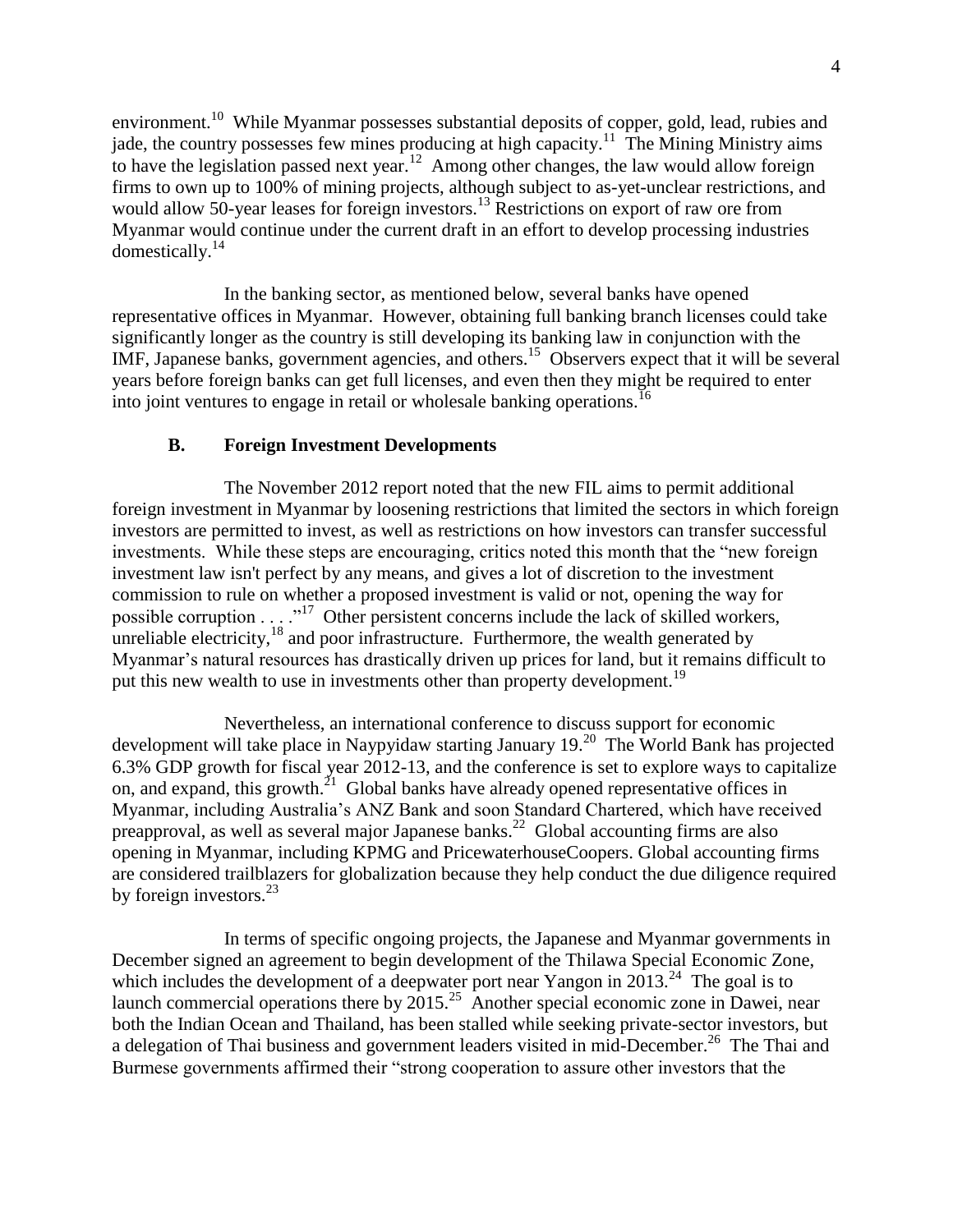project will move ahead as planned."<sup>27</sup> The third special economic zone is in Kyauk Phyu and is being developed primarily by Chinese and Korean investors.<sup>28</sup>

The Myanmar government has also developed plans and begun site surveys to restore the Burma-Thailand railway and create a highway link along the same route, which was previously not possible due to the ethnic conflict in eastern Myanmar.<sup>29</sup> This railway was originally built by the Japanese military during World War II to transport supplies. India has also shown interest in redeveloping land links through Northern Myanmar to Yunnan Province in China as well as links to Thailand through Myanmar.<sup>30</sup> Brunei has begun discussions regarding working with Myanmar to develop offshore energy concessions.<sup>31</sup>

The government also began work in December, in collaboration with a German institute, to develop a sustainable tourism policy focusing on transportation and other infrastructure.<sup>32</sup> Estimates suggest that Myanmar currently has approximately half of the hotel rooms it will need by 2015 to accommodate the expected influx of tourists to the country.<sup>33</sup> The law on land and property development is currently being finalized to reflect the changes in the FIL and will provide an additional framework for hotel investments.<sup>34</sup> Myanmar is also preparing its first census in over thirty years which will provide government and businesses with better information to plan their investments and operations.<sup>35</sup>

Although local businesses still face restrictions on access to foreign exchange, which limits their ability to obtain goods and services from abroad, as well as to expand their international operations, the government is set to license private banks to engage in foreign exchange.<sup>36</sup> Similarly the government ended its policy of significantly overinflating the official value of the Myanmar currency, the *kyat*. 37 This last reform could facilitate both import and export business involving Myanmar.

#### <span id="page-4-0"></span>**III. Political Prisoners**

U Gambira, the former monk who first came to prominence in 2007 as one of the leaders of the Saffron Revolution, was arrested in December and released on bail from Yangon's notorious Insein Prison after 10 days of detention. U Gambira was released from prison earlier in 2012 as part of an amnesty for political prisoners. His release in January 2012 along with many other well-known dissidents was widely welcomed as sign of the nominally civilian government's commitment to reforms.<sup>38</sup>

According to the Thailand-based Assistance Association of Political Prisoners-Burma ("AAPP"), 26 people were arrested in November alone for taking part in peaceful protests, of whom three have received prison sentences. This is despite the fact that the government released 54 political prisoners ahead of President Obama's historic visit to Yangon. Since late 2011, at least 93 peaceful demonstrators and other activists have faced charges for their activism, according to AAPP. This does not include the arrest and detention of dozens of local people in Kachin State who have been accused of having ties to the Kachin Independence Army, says Bo Kyi of AAPP.<sup>39</sup>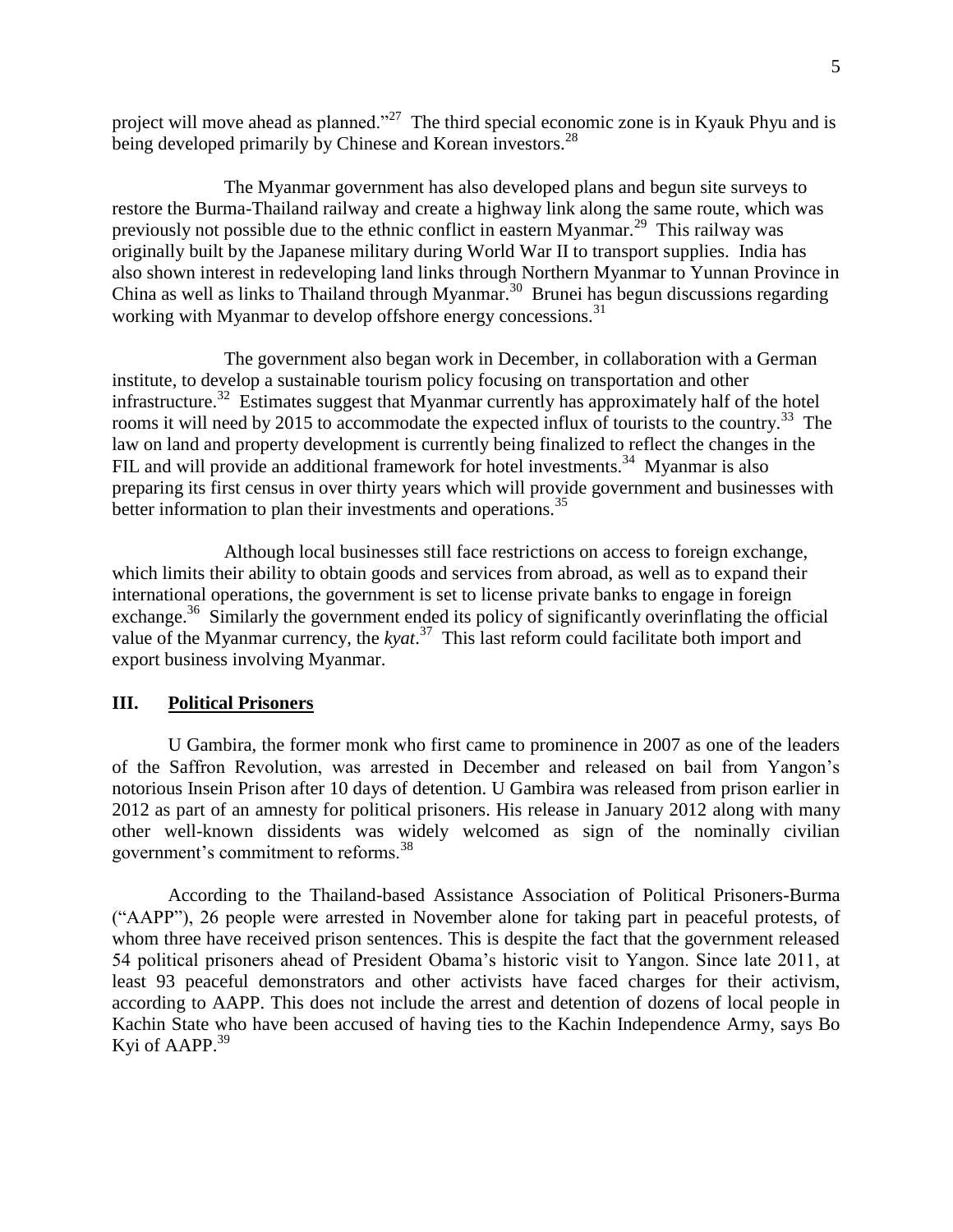After a seven-year hiatus, the International Committee of the Red Cross ("ICRC") will once again be allowed to visit prisoners in Myanmar. Bart Vermeiren, deputy head of the ICRC in Myanmar, said the government had initiated contact with ICRC in November, when President Thein Sein's Office for the first time publicly invited the aid group to resume prison visits. This hiatus has left the ICRC with little knowledge of the current condition of many prisoners, according to Vermeiren. "Stopping prison visits is not common … [and] seven years is a long gap," he said. "Hopefully we can start prison visits soon and we can address this big knowledge gap." Vermeiren declined to comment on current conditions as the ICRC would have to first assess prisons through its visits before making an official appraisal.<sup>40</sup>

When foreign ICRC workers visit, prisoners are registered and can air their grievances and personal problems in private. Prisoners can also request healthcare and improvements in their conditions. "It covers anything that they want to discuss with us. And we might address some of these issues with authorities in private," Vermeiren said. ICRC visits focus on what it calls "security detainees," which are defined as people arrested in war and violence-related situations. The organization refrains from using the term "political prisoner."<sup>41</sup>

#### <span id="page-5-0"></span>**IV. Ethnic Violence**

The most important obstacle Myanmar faces in its transition to an economically successful democracy is the risk of ethnic conflict, which has plagued the country since independence from the British in 1948. There are plausible fears that, without the military junta's repressive measures, the nation could break up in a manner similar to Yugoslavia after the death of Marshal Tito. Since independence, the army has fought border wars with groups such as the Kachin, Shan and Karen, which have pressed for greater autonomy or independence. So far ceasefires have been signed with more than 20 armed groups bringing hopes that the government can negotiate a lasting peace. $42$ 

Unfortunately, tensions easily resurface among groups that have agreed to ceasefires because, even where fighting has stopped, there have been no final political settlements. Aung Min, a retired major general now in charge of peace negotiations, says the government is determined to progress beyond ceasefires towards nation-building. It is "willing to discuss federalism, which was taboo for 20 years", he says. Still, suspicion runs deep and the chance of resumed fighting is not negligible.

Furthermore, a crackdown that left at least 67 monks and six other people injured on November  $29<sup>th</sup>$ , 2012, when riot police raided a protest against a \$1 billion expansion of the Myanmar Wanbao cooper mine in northern Myanmar (as presented in our November 2012 report), brings to light another risk of ethnic violence, namely with the Chinese immigrants who have settled in the past 20 years in the north of the country, often with citizenship papers obtained illegally. In most of Myanmar, the Chinese population is long-established and wellintegrated, but this is not so in Mandalay and the north of Myanmar. The Brussels-based think tank Crisis Group reports that there is clearly a risk of intercommunal violence, something about which the Chinese government has long been concerned.<sup>43</sup>

#### <span id="page-5-1"></span>**A. Rakhine State**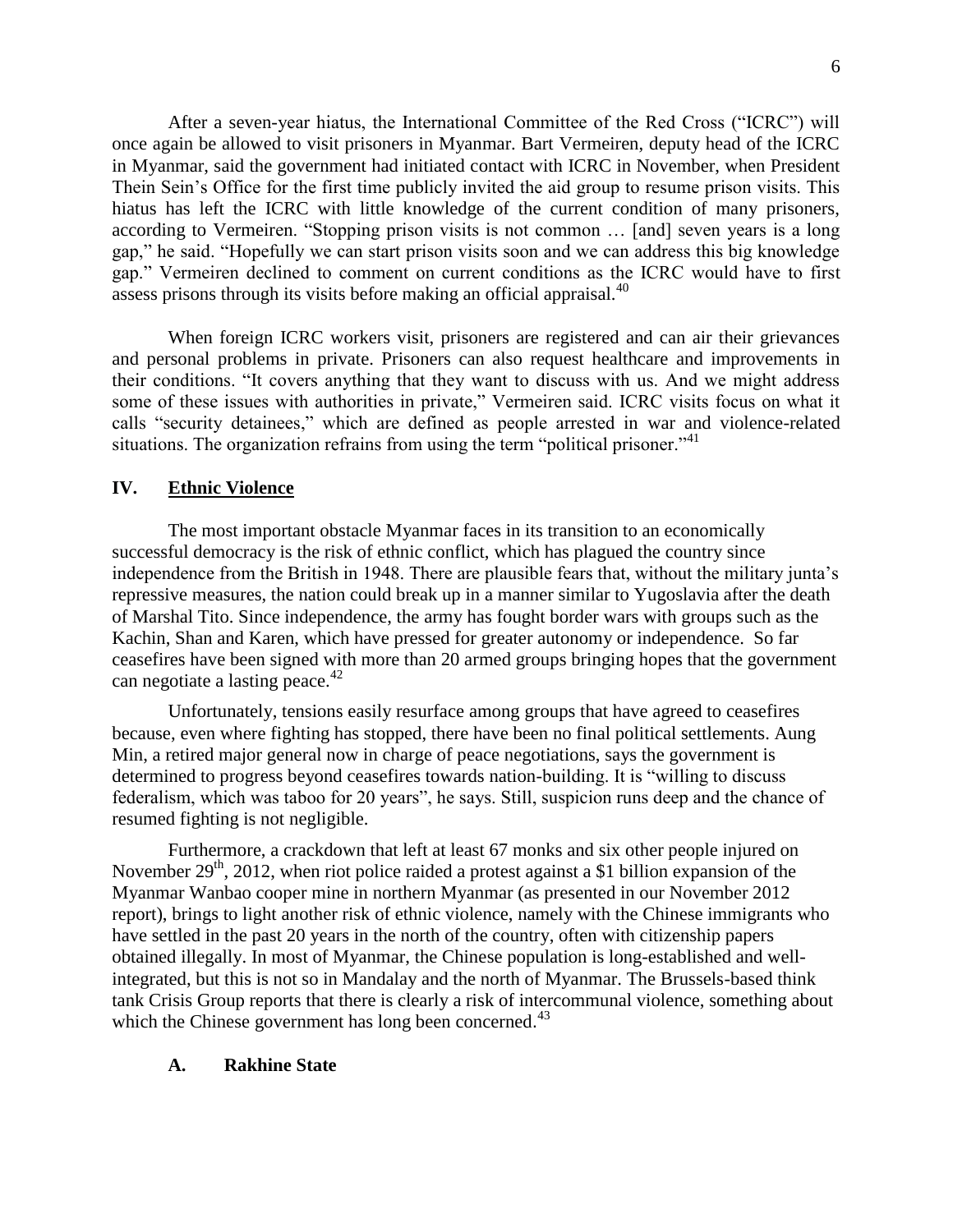After violence broke out in Rakhine in June 2012, local Buddhists began using social networking sites to organize attacks on Rohingyas, reported Aung Kyaw Oo, a member of the Rohingya community. Retaliatory attacks on Buddhists in Bangladesh have now escalated the anti-Rohingya campaign to new levels.<sup>44</sup> According to the U.N.'s chief humanitarian official, the Myanmar government must work harder to reconcile the two communities of Rakhine State. 45

According to the U.N., 115,000 people are living in camps or with host families across the state of Rakhine. Reports indicate that the vast majority are Rohingya Muslims who remain barred from citizenship under Myanmar law under the premise that most are illegal immigrants from neighboring Bangladesh. Though the area is rich in fish, rice and coconuts, thousands of children are starving, according to agencies active in the region. [UNICEF](http://www.latimes.com/topic/social-issues/unicef-ORCUL0000370.topic) estimates that as of October 2012, about 2,900 severely malnourished children were at risk of dying and 12,000 more needed nutritional supplements. Aid agencies say reaching some of those in need remains difficult, with efforts hampered by ongoing violence and threats against humanitarian workers. Rakhine Buddhists working with aid agencies have been threatened by fellow Buddhists, according to Refugees International. "If they were to help the Rohingya, they were called traitors to their own community," said Sarnata Reynolds, Refugee International program manager for statelessness. "There is still the threat of being arrested and charged with a crime. The government is not providing much access." Instead, Rohingya advocates say, Myanmar is sending its forces into villages to register the religion and ethnicity of Rohingya families. Journalists from the Associated Press recently witnessed government immigration officials carrying out a sort of census to verify citizenship. Rohingya groups say government officials are forcing them to call themselves "Bengali".<sup>46</sup>

#### <span id="page-6-0"></span>**B. Kachin State**

The armed conflict between the Kachin Independence Army ("KIA") and the government's armed forces continued to draw headlines in December. A year after Myanmar's president ordered a halt to military offensives against ethnic minority rebels, fighting rages in the northern state of Kachin as peace talks flounder. "Fighting between the Kachin Independence Organization ("KIO") and the Myanmar military has been happening every day in recent weeks," says Yup Zaw Hkaung, a local businessman and peace negotiator between the rebels and the government. Several rounds of talks aimed at resolving the conflict in the far north have shown little tangible progress. The Kachin rebels are calling for greater political rights and an end to alleged human rights abuses by the army. Both sides agreed on the need for another round of talks after the most recent meeting in October 2012, but no date or place had yet been decided. The U.N. recently appealed to Myanmar to stop blocking aid to tens of thousands of displaced people in rebel-held territory in Kachin.<sup>47</sup>

On January  $2<sup>nd</sup>$ , 2013, Myanmar's military acknowledged launching airstrikes against ethnic Kachin rebels in the north and said it captured a hilltop post from where the insurgents had attacked government supply convoys. The statement, broadcast on state television, contradicted government claims two days earlier that the military was not carrying out offensive air attacks in Kachin, again raising questions about how much control the elected government of president Thein Sein has over the army.

The government has sought to supply a base at Lajayang, close to KIA headquarters at Laiza. According to the Associated Press, the government delivered an ultimatum to the Kachin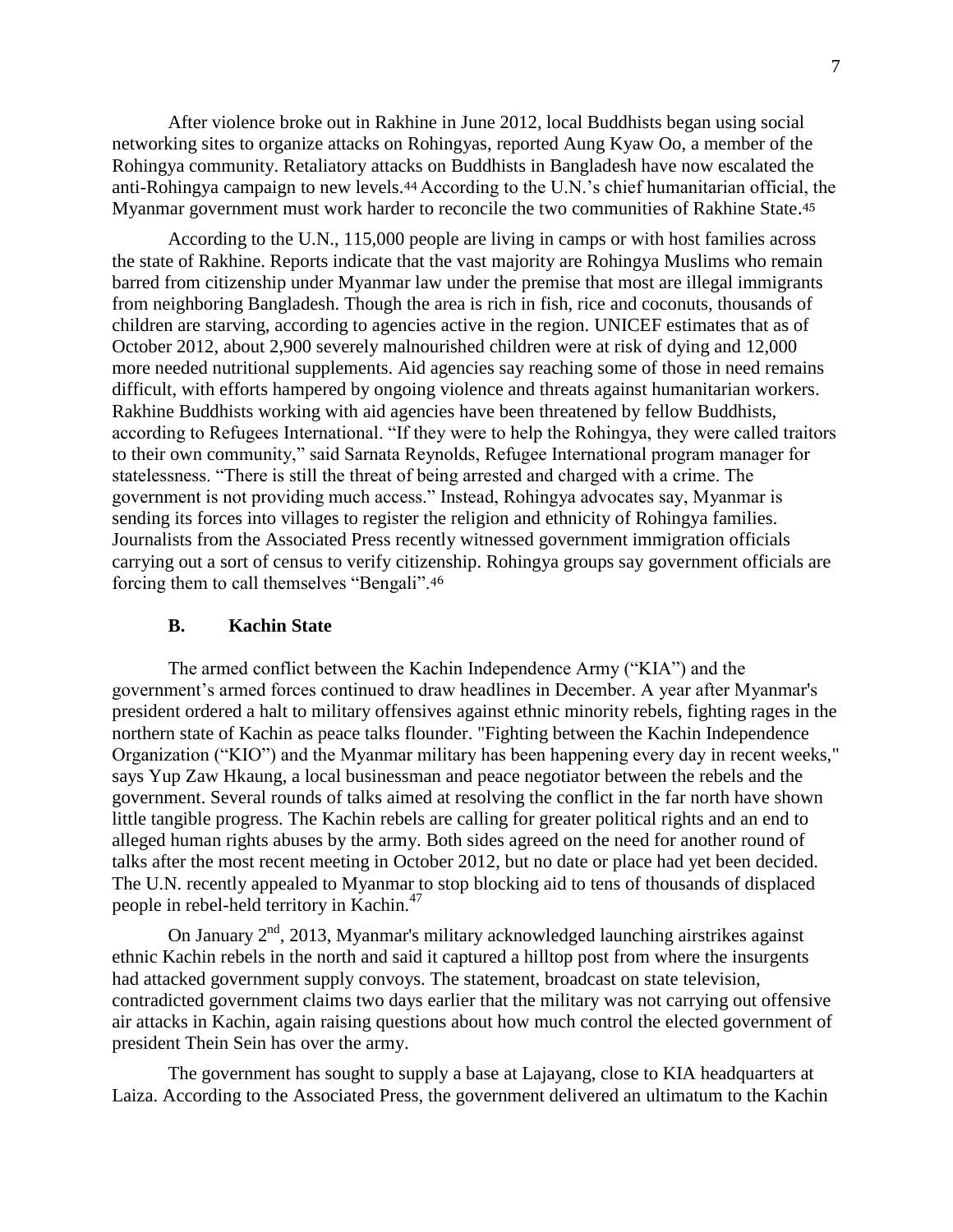to clear a road by Christmas Day so it could supply its base. The Kachin rejected the ultimatum for fear of a government attack. Each side blames the other for intensified fighting. The military announcement highlights a seeming disconnect between the government and the military, which retains much power behind the scenes.

The intensified military attacks on ethnic Kachin rebels calls into question efforts by the [United States](http://www.csmonitor.com/tags/topic/United+States) and other international powers to richly and quickly reward the nominally civilian regime there for a series of gestures toward political reform. The recent war with the Kachin is evidence of how hard it has been to build on the fruits of dialogue between Myanmar and armed ethnic-minorities.<sup>48</sup>

The Chinese government is urging Myanmar to restore stability in the conflict-prone Kachin State near the northern border between the two countries after bombs fell in Chinese territory during the most recent attacks. Both the U.S. State Department and U.N. have also raised concern over the escalating conflict, and they have repeated calls to cease fighting and engage in dialogue. A statement issued by the president's office said peace negotiations between the government and the KIO and KIA would continue.<sup>49</sup>

According to the U.N.'s under-secretary general for humanitarian affairs and emergency relief, humanitarian needs are a major concern in Kachin State. The Jan Mai Kawng camp, which is located in a government-controlled area outside Myitkyina, houses some 700 internally displaced people ("IDPs"). Ms. Amos urged the government to allow U.N. humanitarian workers access to IDP camps in Kachin, which are restricted for security reasons, but the U.N. has not been able to provide assistance to almost 40,000 people as it is not permitted to go to KIAcontrolled areas. Local partners are providing food and other assistance but their stocks are depleted and with the winter months approaching, getting more supplies in is critical. $50$ 

#### **C. Shan State**

<span id="page-7-0"></span>Nearly a year after Myanmar signed ceasefire deals with rebels in several states, little has changed on the ground for the people of Shan. "The villagers and women continue to complain about sexual violence being committed by the government's Burma Army, " Charm Tong, a cofounder of the women's group, the Shan Women's Action Network ("SWAN"), told The Irrawaddy in Chiang Mai, Thailand, after a recent trip to Myanmar. The government agreed to a ceasefire with Shan rebels in January 2012, but dozens of clashes were reported in the following months and the region remains highly militarized today.<sup>51</sup>

SWAN, a network of Shan women in Myanmar and Thailand that was formed in 1999 to combat violence against women and children, rose to international prominence a decade ago when it published a report alleging that sexual violence was part of the military's strategy to demoralize ethnic rebels and terrorize local communities.<sup>52</sup>

Co-authored by the Shan Human Rights Foundation, a recent report documented 173 cases of rape and other sexual violence, involving more than 600 women and children, at the hands of Burmese soldiers in the state between 1996 and 2001. Since January 2012, when the government signed a ceasefire with Shan rebels, SWAN had received more than 10 reports of rape. Those figures are likely vast underestimates, according to SWAN.<sup>53</sup>

SWAN co-founder Ying Harn Fah said the cultural stigma toward rape kept many women quiet, as did fears that coming forward would result in repercussions from the military.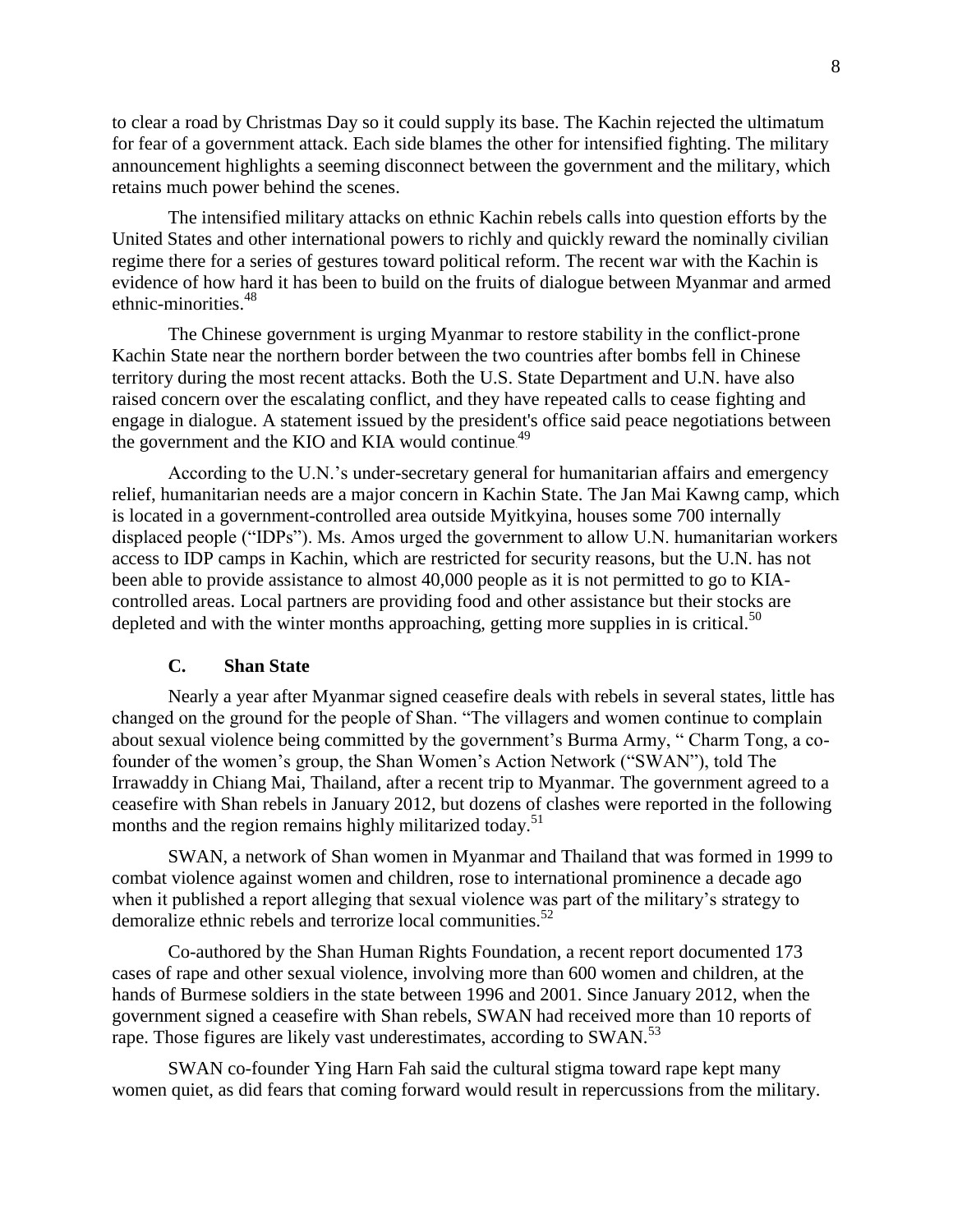As Myanmar transitions from military rule, SWAN says some legislators from Shan State have tried discussing human rights abuses in Parliament. Sai Thurein Oo, a lawmaker from the Shan Nationalities Democratic Party, said lawmakers who tried discussing sexual violence in the past have been criticized for falsely attacking the military.<sup>54</sup>

### <span id="page-8-0"></span>**V. Governance and Rule of Law**

#### **A. National Human Rights Commission**

Myanmar's 15-member National Human Rights Commission was formed in September 2011 by President Thein Sein as part of a raft of liberalization overhauls. The Commission's mandate is to enhance public awareness by working together with regional human rights institutions for the promotion and protection of human rights in the disparate regions. In a statement issued on December 10, the commission stressed the need to lay out its plan for the future, embarking in 2013 on a long-term project to translate important human rights materials into Burmese.<sup>55</sup>

To this end, the body submitted a draft Myanmar National Human Rights Commission Law to President [Thein Sein](http://topics.wsj.com/person/s/thein-sein/6810) that would give the Commission the requisite power and money to investigate and protect human rights. The Commission's submission to the president, which coincided with the United Nations' International Human Rights Day, notes that the Commission has already examined most of the over 3,000 citizen complaints received from September 2011 until the end of November 2012, that it has made several fruitful appeals to the president for the release of the country's prisoners of conscience, and that some of those released are currently playing an important role in the country's democratization process.<sup>56</sup>

The Commission had sought to submit the proposed law for legislative approval sooner, but lawmakers wanted a formal presidential blessing, said Hla Myint, a Commission member. "This is the first time we've had a law like this," he said. "People in Myanmar...think there is a contradiction between funding from the government and independence."<sup>57</sup>

While many details are yet to be determined, the draft would give the Commission subpoena powers over documents and witnesses for hearings. Controversially, it also recommends Commission appointments be made by the president from a short list of candidates drawn up by a panel that would include the attorney general, a Supreme Court judge and representatives from civil society.<sup>58</sup>

Human-rights advocates say those planks aren't enough. Phil Robertson, deputy Asia director at Human Rights Watch, said such a selection process would go against the United Nations' Paris Principles drawn up in 1991, which among other things outline guidelines for establishing the independence of such commissions. "The president, to put it bluntly, has got a conflict of interest" in determining who should be on the Commission, Mr. Robertson said. "The question is: do they create a commission that really does have the independence to go into a situation and make a call based on facts, even if that call is unpopular with the president's office?"<sup>59</sup> Mr. Hla Myint, formerly a brigadier general with the military, responded that the proposed law could be altered when it goes through the parliamentary system after the president approves an initial version.

#### **B. Official Corruption**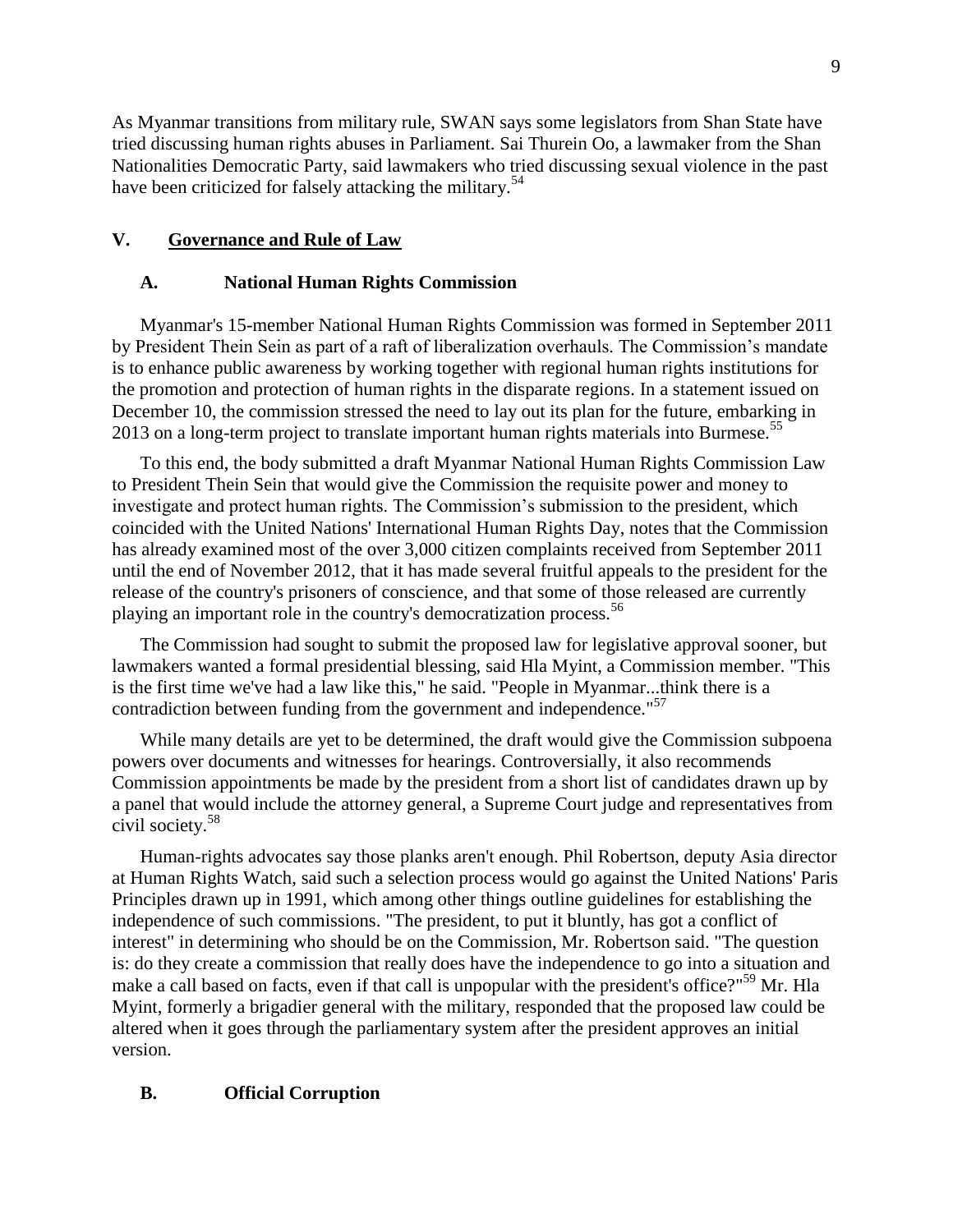Despite recent reforms, Myanmar was again listed as one of the most corrupt countries in the world in Transparency International's (TI) annual Corruption Perception Index. The 2012 rankings, which were released in December, ranked Myanmar as the 5th-worst country in terms of public sector corruption among 176 nations. TI said reforms had not improved Myanmar's ranking, as new anti-corruption measures remain tentative and their impact has yet to show up in its research.<sup>60</sup> With an index score of 15, Myanmar is far below the score of 50 at which public institutions are considered transparent.

Recent anti-corruption measures include a requirement for ministers and officials appointed by President Thein Sein to declare their financial assets and interests. The Lower House of parliament has also approved a committee with the power to investigate corruption in the judicial system.<sup>61</sup> Building on these reforms, the government has begun drafting a new Anti-Corruption Law to replace the 1948 Suppression of Corruption Act, according to an announcement by the Home Affairs Ministry in the state-run newspaper The New Light of Myanmar on Nov.  $30^{62}$ 

The Anti-Corruption Law "is potentially a step in the right direction, but whether or not it actually is will depend very much on the quality of the law itself—and on effective implementation," noted Samantha Grant, Southeast Asia program coordinator for TI. Grant added that Myanmar's Parliament also needs to ratify the UN Convention Against Corruption (UNCAC).<sup>63</sup> Myanmar signed UNCAC in 2005, but is the only member country of ASEAN which has not vet ratified it. The draft Anti-Corruption Law is a significant milestone in bringing Myanmar's legislation into compliance with international anti-corruption standards.<sup>64</sup>

In spite of slow progress, some critics have begun to note that the government's attitude toward corruption is changing, particularly in light of the fact that corruption poses a major stumbling block for Western investors, such oil companies, which are bound by strict anticorruption rules in their home countries. Such critics were therefore gratified in late December, when President Thein Sein voiced rare public criticism of his government, saying that rampant corruption, bribery and inefficiency were getting in the way of the country's much-touted reform process. To drive home his message, the President reprimanded a gathering of Cabinet ministers, regional leaders and other senior bureaucrats in a speech broadcast live on nationwide television and radio.<sup>65</sup>

In a sharp contrast to the secretive leadership of the former military regime, the president told the gathering that the first wave of change under his government focused on political reforms and national reconciliation, while the second wave was aimed at helping the country's economy. The third phase, he said, will target corruption. "Good governance is still very weak in Myanmar and still falls short of international norms," Thein Sein said. "I would like to stress that bribery and corruption must be effectively prevented in order to implement good governance.<sup>"66</sup>

The president did not outline any proposed reforms in his speech, but noted that cleaning up and overhauling the bureaucracy will be "the third phase of our strategy for the reforms and development of the country."<sup>67</sup>

#### **C. Press Freedom**

The Information Ministry announced on its website in December that any Myanmar national wishing to publish a daily newspaper will be able to submit an application in February 2013.<sup>68</sup>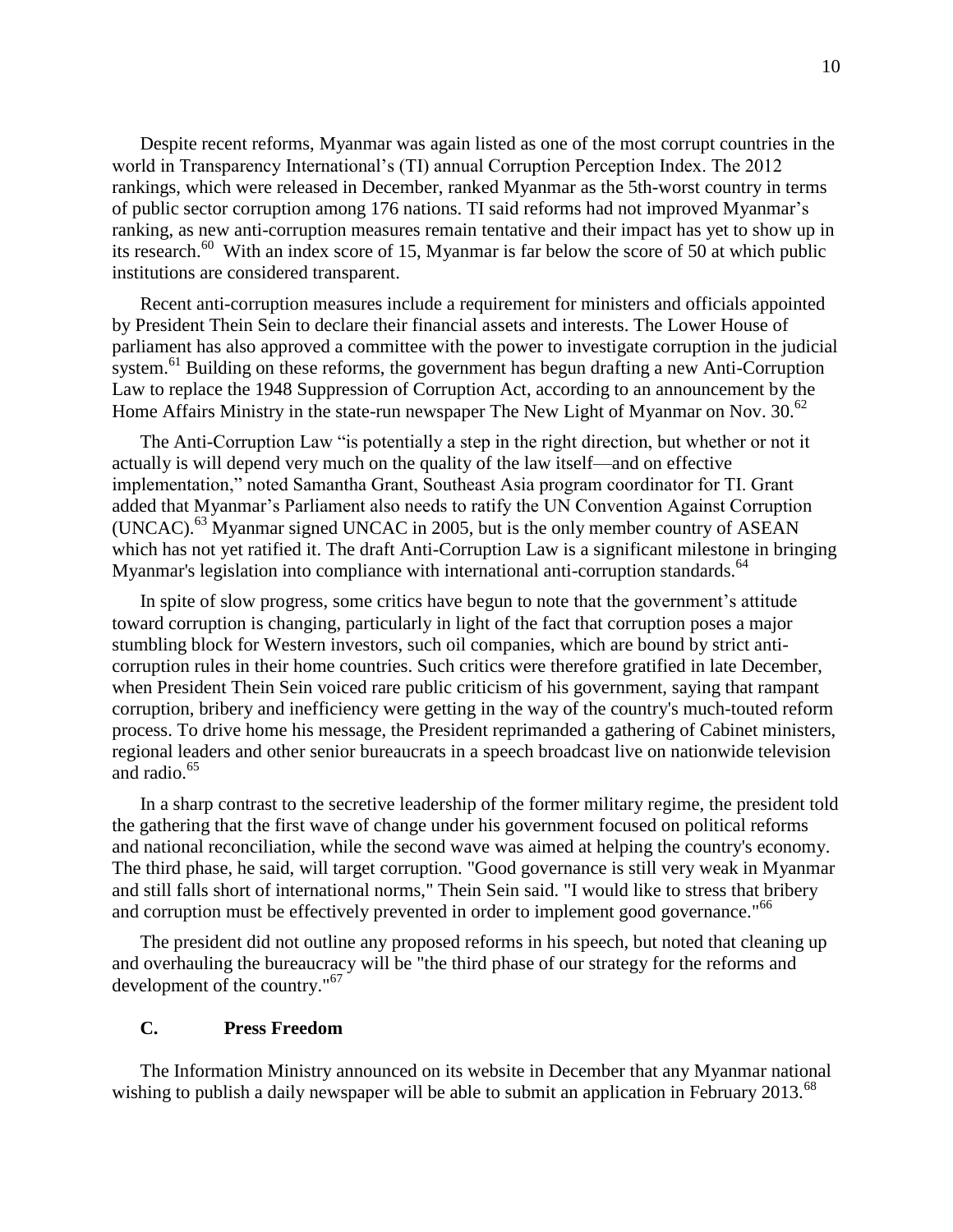New papers will be allowed to begin printing on April 1, 2013 in any language. This latest step toward allowing freedom of expression in the long-repressed nation will permit private daily newspapers for the first time since 1964.

The move was an expected part of new press freedoms President Thein Sein has introduced as part of wider democratic reforms since taking office last year, which have included the abolition of direct censorship of the media. Testing their new freedoms, journalists and private publications have become bolder. They have printed once forbidden items including pictures and stories about anti-government demonstrations and sectarian violence.<sup>69</sup> The once highly taboo images of opposition leader Aung San Suu Kyi are now often displayed, even in state-controlled media.

4 2012 OFAC Recent Actions, Settlement Agreement between the U.S. Department of the Treasury's Office of Foreign Assets Control and HSBC Holdings plc, December 11, 2012, available onlin[e http://www.treasury.gov/resource](http://www.treasury.gov/resource-center/sanctions/OFAC-Enforcement/Pages/ofac-actions-2012.aspx)[center/sanctions/OFAC-Enforcement/Pages/ofac-actions-2012.aspx](http://www.treasury.gov/resource-center/sanctions/OFAC-Enforcement/Pages/ofac-actions-2012.aspx)

5 "From on or about December 26, 2003, to on or about September 6, 2007, ING Bank processed a combined 41 electronic funds transfers and trade finance transactions, in the aggregate amount of \$15,469,938, through financial institutions located in the United States, in apparent violation of the prohibitions against (i) "the exportation or reexportation of financial services to Burma, directly or indirectly, from the United States...," of the Burmese Sanctions Regulations ("BSR"), 31 C.F.R. § 537.202, and/or (ii) dealing in property and interests in property that "come within the United States" of persons listed in the Annex to Executive Order 13310,31 CF.R. § 537.201". Id at 5.

<sup>6</sup> Laurie Burkitt and Sam Holmes, "China Urges Myanmar to Restore Peace Along Border", The Wall Street Journal, January 4, 2013. See also UN Press Statement of January 2, 2013, "Statement Attributable to the Spokesperson for the Secretary-General on the air strikes in Kachin state in Myanmar", available at <http://www.un.org/sg/statements/index.asp?nid=6535> ("The Secretary-General has taken serious note of the most recent reports indicating air strikes against targets in Kachin state")

- <sup>10</sup> Wall Street Journal, December 5, 2012: [http://online.wsj.com/article/SB10001424127887324640104578160624124540546.html.](http://online.wsj.com/article/SB10001424127887324640104578160624124540546.html)
- <sup>11</sup> Wall Street Journal, December 5, 2012: [http://online.wsj.com/article/SB10001424127887324640104578160624124540546.html.](http://online.wsj.com/article/SB10001424127887324640104578160624124540546.html)
- <sup>12</sup> Wall Street Journal, December 4, 2012: [http://online.wsj.com/article/SB10001424127887323401904578158750073509488.html.](http://online.wsj.com/article/SB10001424127887323401904578158750073509488.html)

 $\mathbf{1}$ <sup>1</sup> Antoni Slodkowski, "Japan's Finance Minister Aso to Travel to Myanmar, Meet President Thein Sein", Reuters, available a[t http://www.reuters.com/article/2012/12/30/us-japan-finmin-idUSBRE8BT03820121230](http://www.reuters.com/article/2012/12/30/us-japan-finmin-idUSBRE8BT03820121230)

<sup>2</sup> James Parker, "The Next Step in Burma's Economic Opening", "The Diplomat" (December 12, 2012), available at <http://thediplomat.com/pacific-money/2012/12/12/global-banks-eye-burma/>

<sup>3</sup> "Statement at the Conclusion of an IMF Staff Mission to Myanmar", Press Release No. 12/453, November 21, 2012, available a[t http://www.imf.org/external/np/sec/pr/2012/pr12453.htm.](http://www.imf.org/external/np/sec/pr/2012/pr12453.htm) 

<sup>7</sup> China Global Times, January 1, 2013: [http://www.globaltimes.cn/content/753226.shtml.](http://www.globaltimes.cn/content/753226.shtml) 

<sup>8</sup> China Global Times, January 1, 2013: [http://www.globaltimes.cn/content/753226.shtml.](http://www.globaltimes.cn/content/753226.shtml)

<sup>9</sup> Association of Corporate Counsel, December 19, 2012: [http://www.lexology.com/library/detail.aspx?g=48c6964a-](http://www.lexology.com/library/detail.aspx?g=48c6964a-8625-4b43-97db-fde6c6b8f3d9)[8625-4b43-97db-fde6c6b8f3d9.](http://www.lexology.com/library/detail.aspx?g=48c6964a-8625-4b43-97db-fde6c6b8f3d9)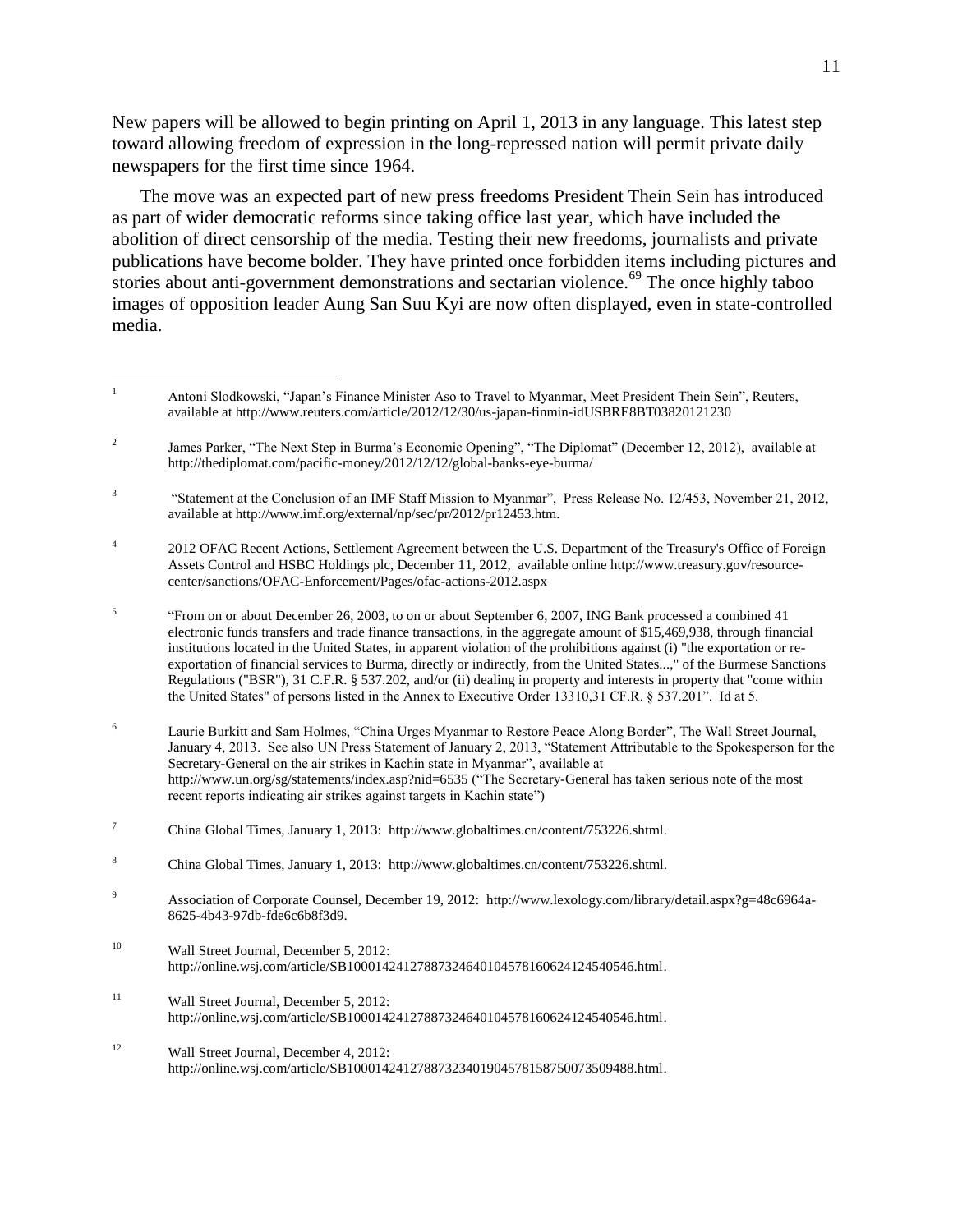- $13$ Wall Street Journal, December 4, 2012: [http://online.wsj.com/article/SB10001424127887323401904578158750073509488.html.](http://online.wsj.com/article/SB10001424127887323401904578158750073509488.html)
- <sup>14</sup> Wall Street Journal, December 4, 2012: [http://online.wsj.com/article/SB10001424127887323401904578158750073509488.html.](http://online.wsj.com/article/SB10001424127887323401904578158750073509488.html)
- <sup>15</sup> Financial Times, December 7, 2012: [http://blogs.ft.com/beyond-brics/2012/12/07/myanmar-anz-and-stanchart-lead](http://blogs.ft.com/beyond-brics/2012/12/07/myanmar-anz-and-stanchart-lead-the-march-of-western-banks/#axzz2GqqMkAgr)[the-march-of-western-banks/#axzz2GqqMkAgr.](http://blogs.ft.com/beyond-brics/2012/12/07/myanmar-anz-and-stanchart-lead-the-march-of-western-banks/#axzz2GqqMkAgr)
- <sup>16</sup> Financial Times, December 7, 2012: [http://blogs.ft.com/beyond-brics/2012/12/07/myanmar-anz-and-stanchart-lead](http://blogs.ft.com/beyond-brics/2012/12/07/myanmar-anz-and-stanchart-lead-the-march-of-western-banks/#axzz2GqqMkAgr)[the-march-of-western-banks/#axzz2GqqMkAgr.](http://blogs.ft.com/beyond-brics/2012/12/07/myanmar-anz-and-stanchart-lead-the-march-of-western-banks/#axzz2GqqMkAgr)
- <sup>17</sup> The Diplomat, December 22, 2012: [http://thediplomat.com/2012/12/22/empowering-burmas-entrepreneurs/.](http://thediplomat.com/2012/12/22/empowering-burmas-entrepreneurs/)
- <sup>18</sup> Only approximately 25% of the population now has access to power and the power sector has been the largest area of foreign investment to this point in Myanmar. Bangkok Post, December 17, 2012: [http://www.bangkokpost.com/business/economics/326567/myanmar-takes-the-long-view.](http://www.bangkokpost.com/business/economics/326567/myanmar-takes-the-long-view)
- <sup>19</sup> The Diplomat, December 22, 2012: [http://thediplomat.com/2012/12/22/empowering-burmas-entrepreneurs/.](http://thediplomat.com/2012/12/22/empowering-burmas-entrepreneurs/)
- <sup>20</sup> The Irrawaddy, December 24, 2012: [http://www.irrawaddy.org/archives/21986.](http://www.irrawaddy.org/archives/21986)
- <sup>21</sup> The Dioplomat, December 22, 2012: [http://thediplomat.com/2012/12/22/empowering-burmas-entrepreneurs/.](http://thediplomat.com/2012/12/22/empowering-burmas-entrepreneurs/)
- <sup>22</sup> The Diplomat, December 12, 2012: http://thediplomat.com/pacific-money/2012/12/12/global-banks-eye-burma/.
- <sup>23</sup> The Diplomat, December 12, 2012: [http://thediplomat.com/pacific-money/2012/12/12/global-banks-eye-burma/.](http://thediplomat.com/pacific-money/2012/12/12/global-banks-eye-burma/)
- <sup>24</sup> Myanmar Times, December 24, 2012: [http://www.mmtimes.com/index.php/national-news/3656-thilawa-to-open-in-](http://www.mmtimes.com/index.php/national-news/3656-thilawa-to-open-in-2015-govt-touts-job-creation.html)[2015-govt-touts-job-creation.html.](http://www.mmtimes.com/index.php/national-news/3656-thilawa-to-open-in-2015-govt-touts-job-creation.html)
- <sup>25</sup> Japan Times, December 26, 2012: [http://www.japantimes.co.jp/text/nb20121226a4.html.](http://www.japantimes.co.jp/text/nb20121226a4.html)
- <sup>26</sup> The Irrawaddy, December 14, 2012: [http://www.irrawaddy.org/archives/21295.](http://www.irrawaddy.org/archives/21295)
- <sup>27</sup> Bangkok Post, December 17, 2012: [http://www.bangkokpost.com/business/economics/326567/myanmar-takes-the](http://www.bangkokpost.com/business/economics/326567/myanmar-takes-the-long-view)[long-view.](http://www.bangkokpost.com/business/economics/326567/myanmar-takes-the-long-view)
- <sup>28</sup> Bangkok Post, December 17, 2012: [http://www.bangkokpost.com/business/economics/326567/myanmar-takes-the](http://www.bangkokpost.com/business/economics/326567/myanmar-takes-the-long-view)[long-view.](http://www.bangkokpost.com/business/economics/326567/myanmar-takes-the-long-view)
- <sup>29</sup> Daily Yomiuri, January 1, 2013: http://www.yomiuri.co.jp/dy/world/T121231002556.htm.
- <sup>30</sup> Times of India, December 29, 2012: [http://articles.timesofindia.indiatimes.com/2012-12-](http://articles.timesofindia.indiatimes.com/2012-12-29/guwahati/36050751_1_pangsau-pass-border-trade-stilwell-road) [29/guwahati/36050751\\_1\\_pangsau-pass-border-trade-stilwell-road;](http://articles.timesofindia.indiatimes.com/2012-12-29/guwahati/36050751_1_pangsau-pass-border-trade-stilwell-road) Z News, December 8, 2012: [http://zeenews.india.com/news/nation/india-building-roads-bridges-in-myanmar\\_815430.html.](http://zeenews.india.com/news/nation/india-building-roads-bridges-in-myanmar_815430.html)
- <sup>31</sup> Borneo Post, December 6, 2012: [http://www.theborneopost.com/2012/12/06/brunei-in-talks-with-myanmar-on](http://www.theborneopost.com/2012/12/06/brunei-in-talks-with-myanmar-on-concessions/)[concessions/.](http://www.theborneopost.com/2012/12/06/brunei-in-talks-with-myanmar-on-concessions/)
- <sup>32</sup> Duetsche Welle, January 1, 2013: [http://www.dw.de/lawmakers-support-sustainable-tourism-in-myanmar/a-16408539.](http://www.dw.de/lawmakers-support-sustainable-tourism-in-myanmar/a-16408539)
- <sup>33</sup> Bangkok Post, December 17, 2012: [http://www.bangkokpost.com/business/economics/326567/myanmar-takes-the](http://www.bangkokpost.com/business/economics/326567/myanmar-takes-the-long-view)[long-view.](http://www.bangkokpost.com/business/economics/326567/myanmar-takes-the-long-view)
- <sup>34</sup> Bangkok Post, December 17, 2012: [http://www.bangkokpost.com/business/economics/326567/myanmar-takes-the](http://www.bangkokpost.com/business/economics/326567/myanmar-takes-the-long-view)[long-view.](http://www.bangkokpost.com/business/economics/326567/myanmar-takes-the-long-view)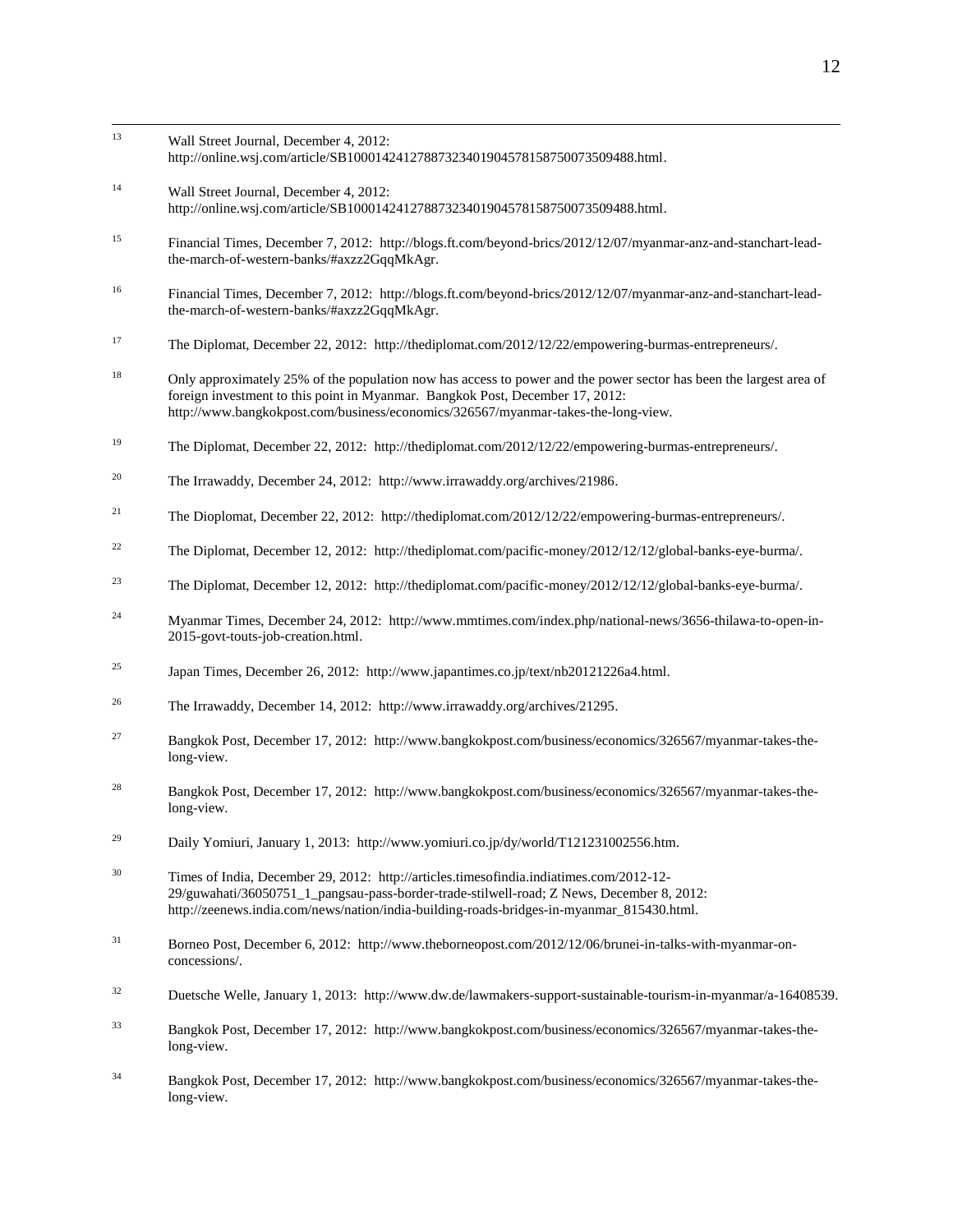| 36 | Voice of America, December 14, 2012: http://learningenglish.voanews.com/content/banking-reform-is-central-to-<br>burmas-economic-progress/1565443.html. |
|----|---------------------------------------------------------------------------------------------------------------------------------------------------------|
| 37 | Voice of America, December 14, 2012: http://learningenglish.voanews.com/content/banking-reform-is-central-to-<br>burmas-economic-progress/1565443.html. |
| 38 | The Irrawaddy, December 9, 2012: http://www.irrawaddy.org/archives/20794; The Irrawaddy, December 11, 2012:<br>http://www.irrawaddy.org/archives/20944  |
| 39 | The Irrawaddy, December 9, 2012: http://www.irrawaddy.org/archives/20794                                                                                |
| 40 | The Irrawaddy, December 21, 2012: http://www.irrawaddy.org/archives/21805                                                                               |
| 41 | The Irrawaddy, December 21, 2012: http://www.irrawaddy.org/archives/21805                                                                               |
| 42 | Financial Times, December 4, 2012: http://www.ft.com/intl/cms/s/2/c0b9be60-3df9-11e2-91cb<br>00144feabdc0.html#axzz2H2eUKgSY                            |

Future Gov, December 10, 2012: [http://www.futuregov.asia/articles/2012/dec/10/myanmar-braces-2014-population-](http://www.futuregov.asia/articles/2012/dec/10/myanmar-braces-2014-population-and-housing-census/)

<sup>43</sup> Reuters, December 27, 2012[: http://www.reuters.com/article/2012/12/28/us-myanmar-reforms](http://www.reuters.com/article/2012/12/28/us-myanmar-reforms-idUSBRE8BR02P20121228)[idUSBRE8BR02P20121228](http://www.reuters.com/article/2012/12/28/us-myanmar-reforms-idUSBRE8BR02P20121228)

<sup>44</sup> Deutsche Welle, December 10, 2012: http://www.dw.de/new-retaliatory-attacks-on-myanmars-rohingyas/a-16303400

<sup>45</sup> The Myanmar Times, January 4, 2013: [http://www.mmtimes.com/index.php/national-news/3551-myanmar](http://www.mmtimes.com/index.php/national-news/3551-myanmar-must-aid-displaced-un.html)[must-aid-displaced-un.html](http://www.mmtimes.com/index.php/national-news/3551-myanmar-must-aid-displaced-un.html)

<sup>46</sup> The Los Angeles Times, December 6, 2012: http://www.latimes.com/news/world/worldnow/la-fg-wndisplaced-myanmar-un-20121206,0,4643862.story

35

[and-housing-census/.](http://www.futuregov.asia/articles/2012/dec/10/myanmar-braces-2014-population-and-housing-census/)

<sup>47</sup> Daily Times, December 19, 2012[: http://www.dailytimes.com.pk/default.asp?page=2012%5C12%5C19%5Cstory\\_19-](http://www.dailytimes.com.pk/default.asp?page=2012%5C12%5C19%5Cstory_19-12-2012_pg14_5)

[12-2012\\_pg14\\_5](http://www.dailytimes.com.pk/default.asp?page=2012%5C12%5C19%5Cstory_19-12-2012_pg14_5)

<sup>48</sup> The Christian Science Monitor, January 3, 2013:

<http://www.csmonitor.com/World/Backchannels/2013/0103/Backward-step-for-reform-in-Myanmar>

<sup>49</sup> The Wall Street Journal, January 4, 2013:

<http://online.wsj.com/article/SB10001424127887323374504578221463000080802.html>